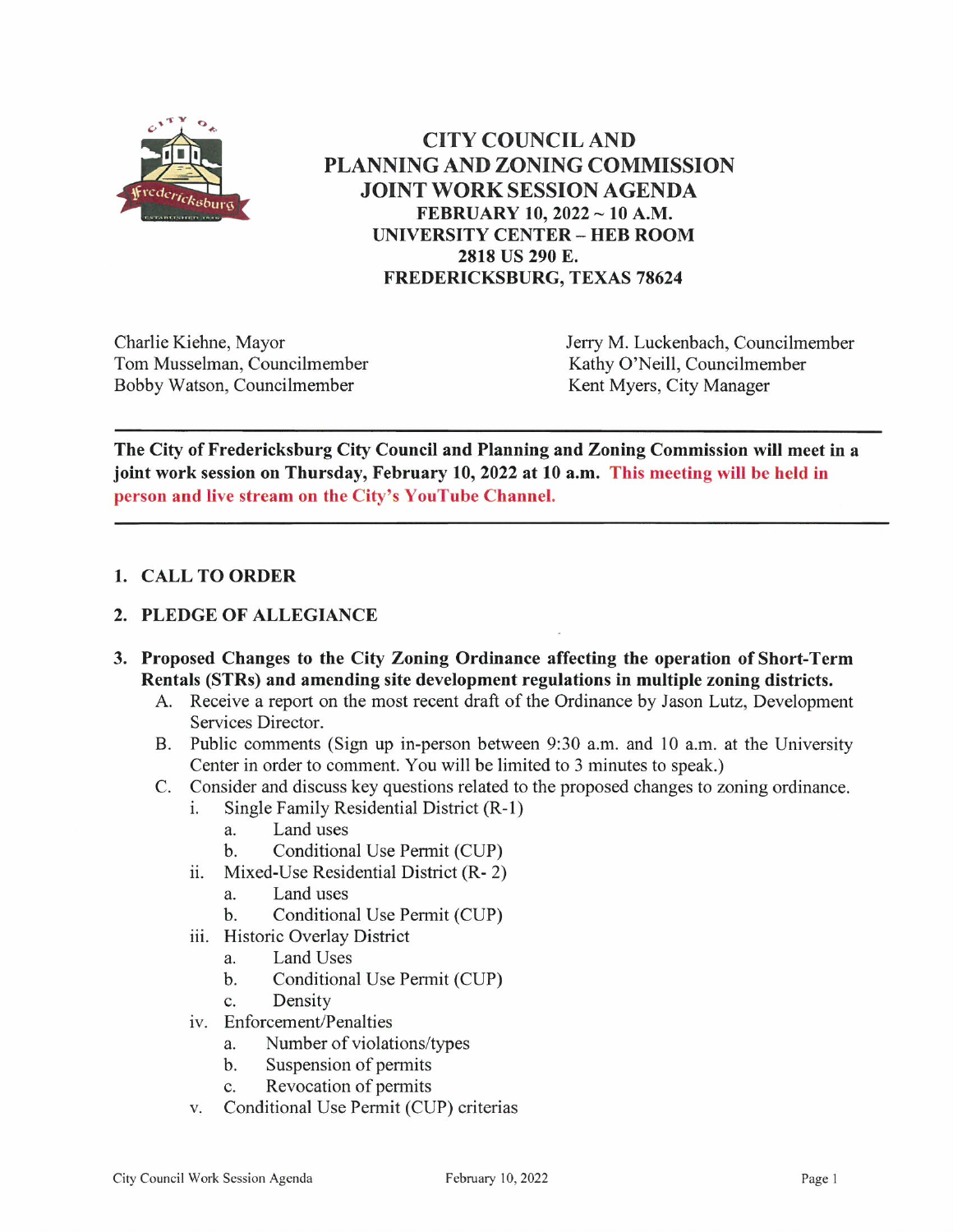- vi. Other Short-Term Rental (STR) issues.
- D. Consider an update on next steps in the process.

## 3. ADJOURN

Attendance By Other Elected or Appointed Officials: It is anticipated that members of the Historic Review Board may attend the meeting in numbers that may constitute a quorum of the Historic Review Board. Notice is hereby given that the meeting, to the extent required by law, is also noticed as a joint meeting of the City Council and Planning and Zoning Commission, the Historic Review Board, whose members may be in attendance, but no action will be taken by the Historic Review Board.

This is to certify that I, Shelley Goodwin, posted this Agenda at 11:00 a.m. on February 4, 2022, at the entrance and on the bulletin board of the City of Fredericksburg City Hall, 126 W. Main St., Fredericksburg, Texas.

ShelleyGoodwin, TRM City Secretary